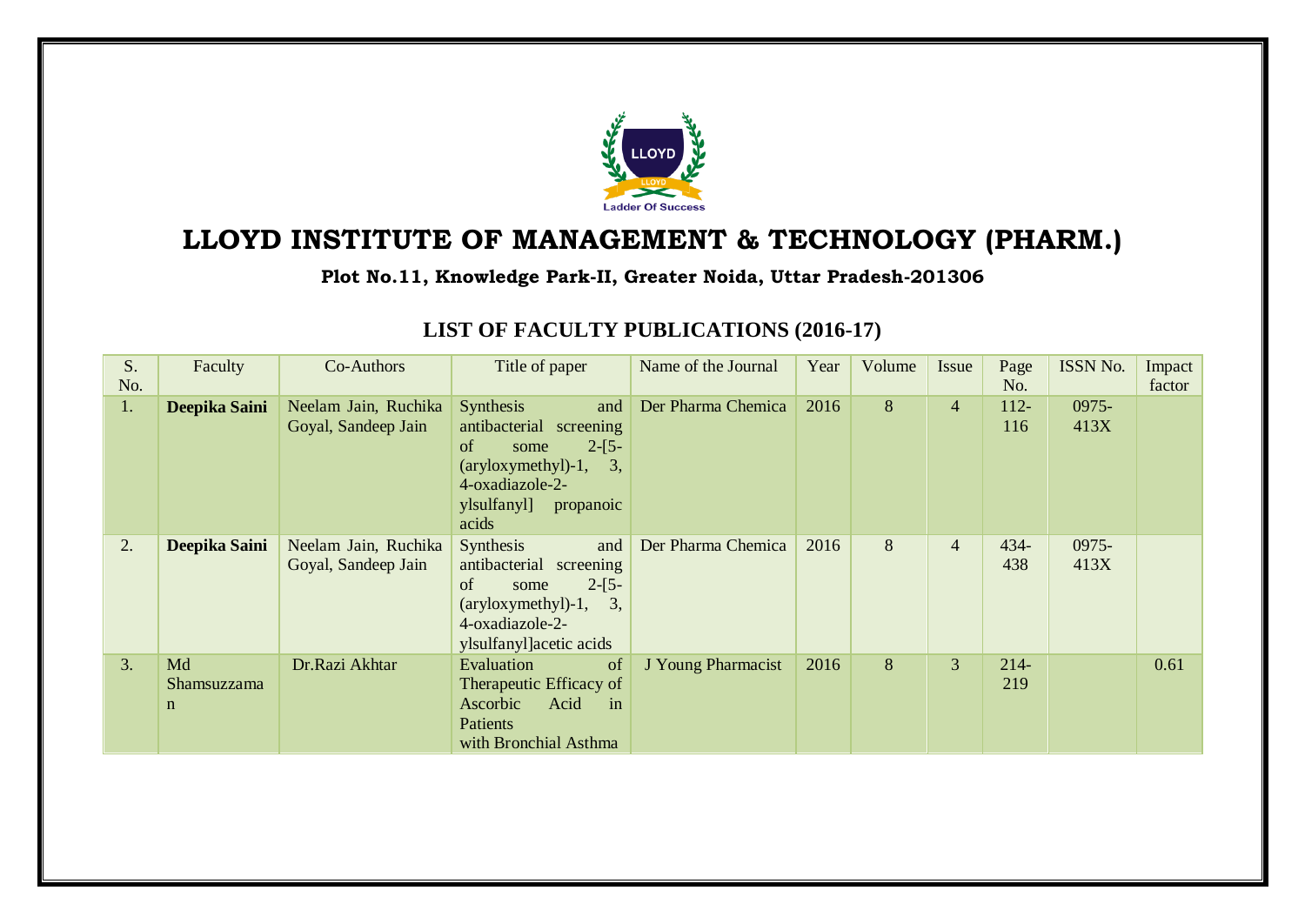| 4.  | Rastogi<br>Sameer                |                                          | A Review on Naturally<br>Drived Compounds for<br>Potential<br>Anticancer<br>Activity                                                                           | Indian Journal of<br>Drugs, 2016, 4(3),                                      | 2016 | $\overline{4}$ | 3              | 75-86          | ISSN:<br>2348-<br>1684 | 0.5   |
|-----|----------------------------------|------------------------------------------|----------------------------------------------------------------------------------------------------------------------------------------------------------------|------------------------------------------------------------------------------|------|----------------|----------------|----------------|------------------------|-------|
| 5.  | <b>Sonali</b><br><b>Jayronia</b> | ٠                                        | Design<br>and<br>Development of Peel-<br>off<br><b>Mask</b><br>Gel<br>Formulation<br>of<br>Tretinoin<br>for<br>Acne<br>Vulgaris                                | World Journal of<br><b>Pharmacy And</b><br>Pharmaceutical<br><b>Sciences</b> | 2016 | 5              | 11             | 928-<br>938    | ISSN:<br>2278-<br>4357 |       |
| 6.  | Deepika Saini                    | Sandeep Jain                             | <b>Structure Based Virtual</b><br>of<br>Plant<br>Screening<br>Constituents<br>for<br>Antimalarial Potential<br>Using<br>Molecular<br><b>Docking Simulation</b> | Inventi Impact:<br><b>Molecular Modeling</b>                                 | 2016 | $\overline{4}$ |                | $172 -$<br>177 | 2249-<br>359X          |       |
| 7.  | Deepika Saini                    | Sandeep Jain                             | 2D- QSAR Study on<br>Quinoline Derivatives<br>for<br>Antimalarial<br>Potential.                                                                                | Inventi Impact:<br><b>Molecular Modeling</b>                                 | 2016 | $\overline{4}$ |                | 178-<br>180    | 2249-<br>359X          |       |
| 8.  | Deepika Saini                    | Sandeep Jain, Ajay<br>Kumar, Neelam Jain | Synthesis<br>and<br>potential<br>antimalarial<br>of<br>some<br>novel<br>quinoline-<br>pyrazolopyridine<br>derivatives                                          | <b>EXCLI</b> Journal                                                         | 2016 | 15             |                | 730-<br>737    | $1611 -$<br>2156       | 1.37  |
| 9.  | Md<br>Shamsuzzama<br>$\mathbf n$ | Arunabha Ray                             | Methylxanthine<br>induced cardiotoxicity<br>and its mechanisms:<br>An experimental study                                                                       | <b>MJMS</b>                                                                  | 2016 | $\mathbf{1}$   | $\overline{2}$ | 10 to<br>19    |                        |       |
| 10. | Shekhar<br>Sharma                | Diwan,<br>Rupali<br>A.<br>Kalra          | Drug<br>Resistance<br>Antimalarial<br>Against<br><b>Drugs</b>                                                                                                  | American Journal of<br>Pharmacy & Health<br>Research                         | 2017 | 5              | 40             | 40-47          | $2321-$<br>3647        | 0.865 |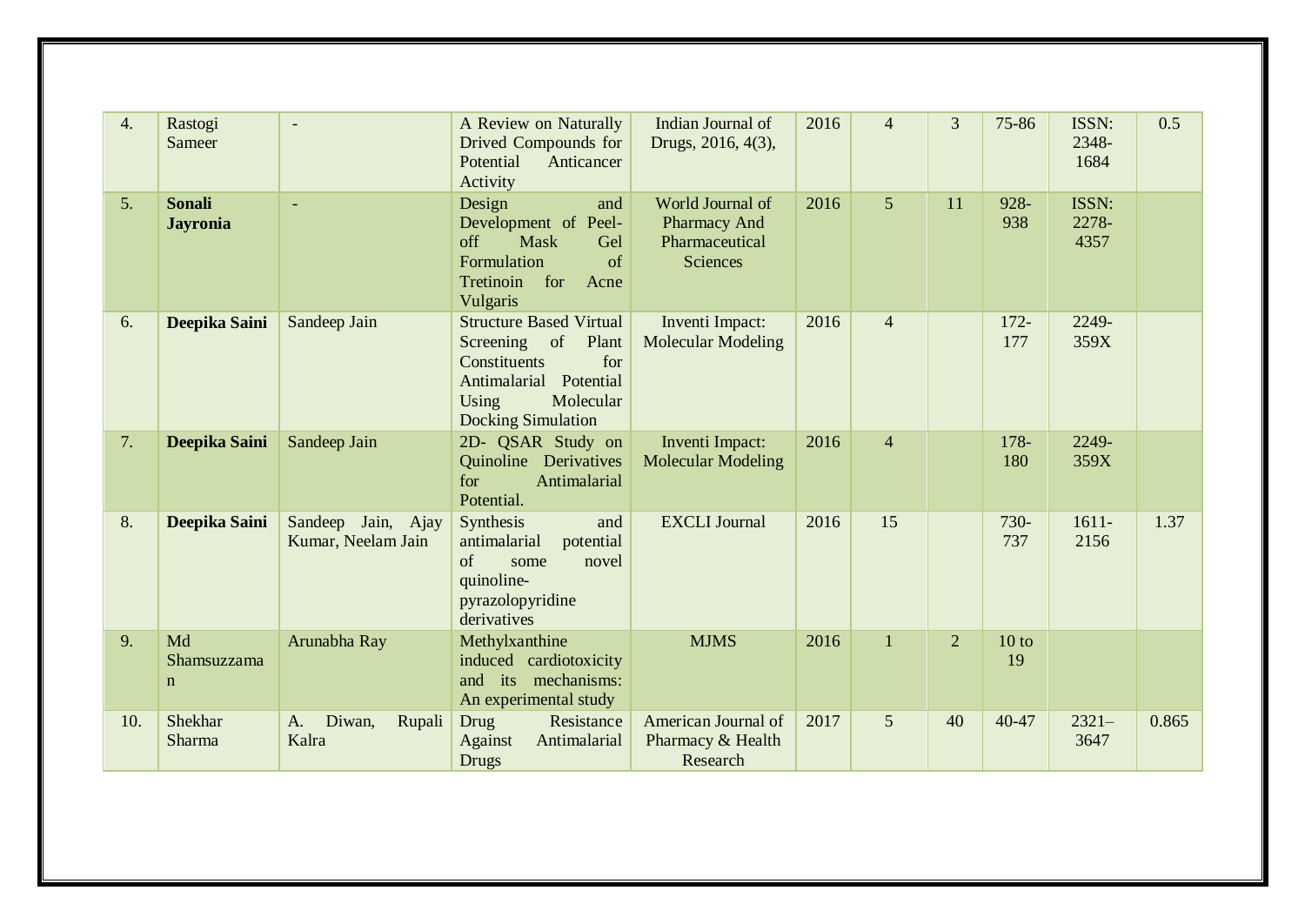| 11. | Shekhar<br>Sharma                  | A. Diwan, J Kumar,<br>Rupali Kalra                                                                                                  | Simultaneous<br>Estimation<br>of<br>Artemether<br>and<br>Curcumin by RP HPLC<br>Method                                                                                           | Pharmacophore                                               | 2016 | $\overline{7}$ | 3        | $141 -$<br>151 |                        |       |
|-----|------------------------------------|-------------------------------------------------------------------------------------------------------------------------------------|----------------------------------------------------------------------------------------------------------------------------------------------------------------------------------|-------------------------------------------------------------|------|----------------|----------|----------------|------------------------|-------|
| 12. | <b>Alankar</b><br>Shrivastava      | Lalita Dhakad                                                                                                                       | Spectrophotometry<br>method<br>for<br>the<br>of<br>determination<br>Terazosin<br>in<br>tablet<br>formulation                                                                     | World J Analytical<br>Chemistry                             | 2016 | $\overline{4}$ | 1        | $11 - 16$      |                        |       |
| 13. | Mojahidul<br>Islam                 | <b>Mohammed Albaraty</b>                                                                                                            | Antiviral activity of<br>some novel synthesized<br>1,3,4-oxadiazole                                                                                                              | Journal of chemical,<br>biological and<br>physical sciences | 2016 | 6              | 2        | $624 -$<br>633 |                        |       |
| 14. | <b>Lalit Kumar</b><br><b>Tyagi</b> | Shekhar,<br>Ravi<br>Gaur<br>Kalpesh<br>and<br>Mohan Lal Kori                                                                        | Development and In-<br>Vitro Characterization<br>of Ca-Alginate Beads<br>of<br>Oxytetracycline<br>Hydrochloride for Oral<br>Use: Effect of Process<br>Variables                  | American Journal of<br>Pharmacological<br><b>Sciences</b>   | 2017 | 5              | 3        | 63-70          | 2327-<br>672X          |       |
| 15. | <b>Alok</b><br><b>Bhardwaj</b>     | Ketan P. Modi                                                                                                                       | Pharmacognostical<br>Screening<br>and<br>of<br>Determination<br>Antioxidant Activity of<br>Nelumbo<br>nucifera<br>Gaertn Ethanol Seed<br>Extract by Different in<br>vitro Models | Int J Pharm Pharm<br>Sci,                                   | 2017 | 9              | 3        | 64-70          | 0975-<br>1491          | 0.51  |
| 16. | Dr. Manish<br>Kumar Gupta          | Harbinder<br>Singh,<br>Jatinder Vir<br>Singh,<br>Palwinder<br>Singh,<br>Sahil Sharma, Kunal<br>Preet<br>Nepali,<br>Mohinder S. Bedi | Benzoflavones<br>as<br>cholesterol<br>esterase<br>inhibitors:<br>Synthesis,<br>biological<br>evaluation<br>and docking studies                                                   | Bioorganic &<br><b>Medicinal Chemistry</b><br>Letters       | 2017 | 27             | $\theta$ | $850 -$<br>854 | ISSN:<br>0960-<br>894X | 2.572 |